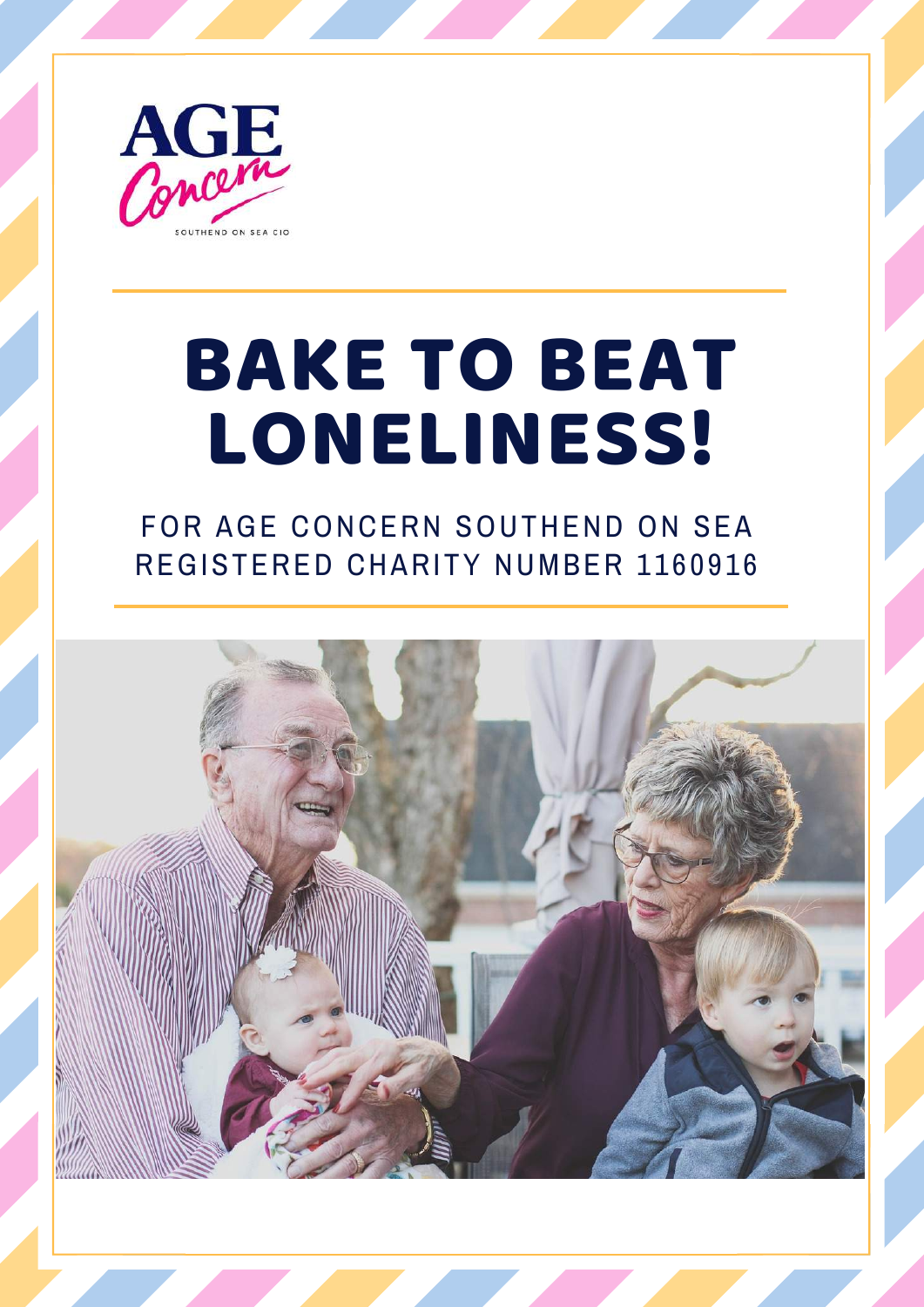#### **WHY BAKE TO BEAT LONELINESS?**

A bake sale is a wonderful way to bring communities together, be it at work, at home or at school. Sharing a cup of tea and a cake is a perfect way to start up a conversation, especially with an older person who may not see that many people on a regular basis.

We, at Age Concern Southend, would love our supporters to encourage their friends, collegues and neighbours to share a treat and a conversation and help us raise awareness and funds to help us to make Southend a better place to age.



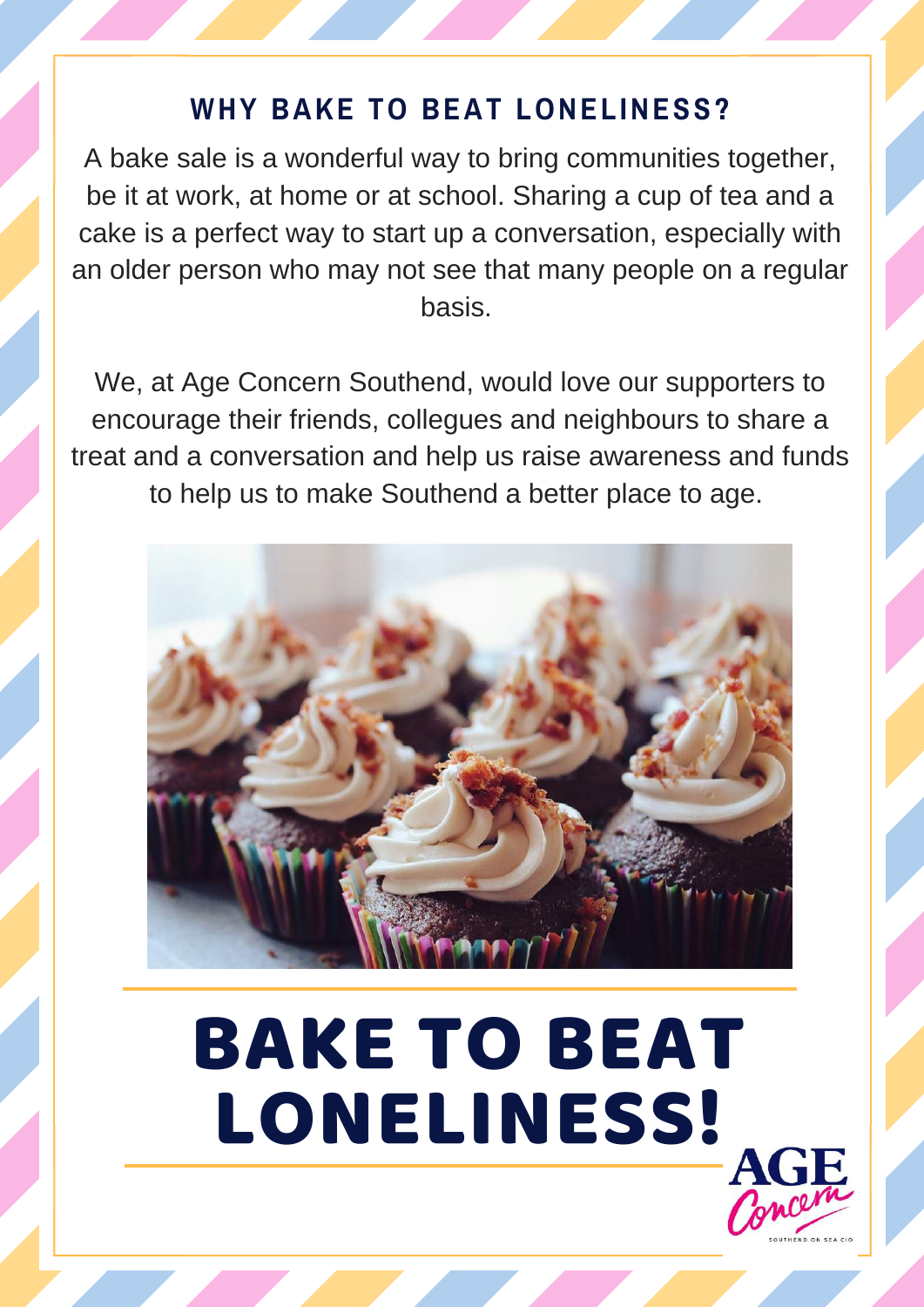### **GETTING STARTED**

So you've decided to host a bake to beat loneliness bake sale. Thank you for your support! Here are a few things to think about to help you make your event brilliant:

1) Choose a venue - whether you host your event in your own home, in your workplace or in a community venue make sure you have permission from the owners. You may need anything from a small table to an entire room but make sure you have enough tables, chairs and plates or cakestands.

2) Book a date - choose a time when you know people will be available, if you choose an event at home you may wish to host your event on a Saturday, whereas an event at work or school may work better at lunchtime on a week day!

3) Tell people about your event - make sure people know about your event. You may want to publicise on social media, make posters, send out invites or maybe even tell your local newspaper. Be sure to send details to the fundraising team at ACSOS so we can tell people too!

4) Make some cakes - remember you don't have to bake on your own! Ask your friends and neighbours with a flair in the kitchen to contribute or get the kids involved.

4) Sell your cakes - ask for a donation or price up your cakes accordingly, a big cake slice may fetch £2.50 whereas a little biscuit may only be 50p.



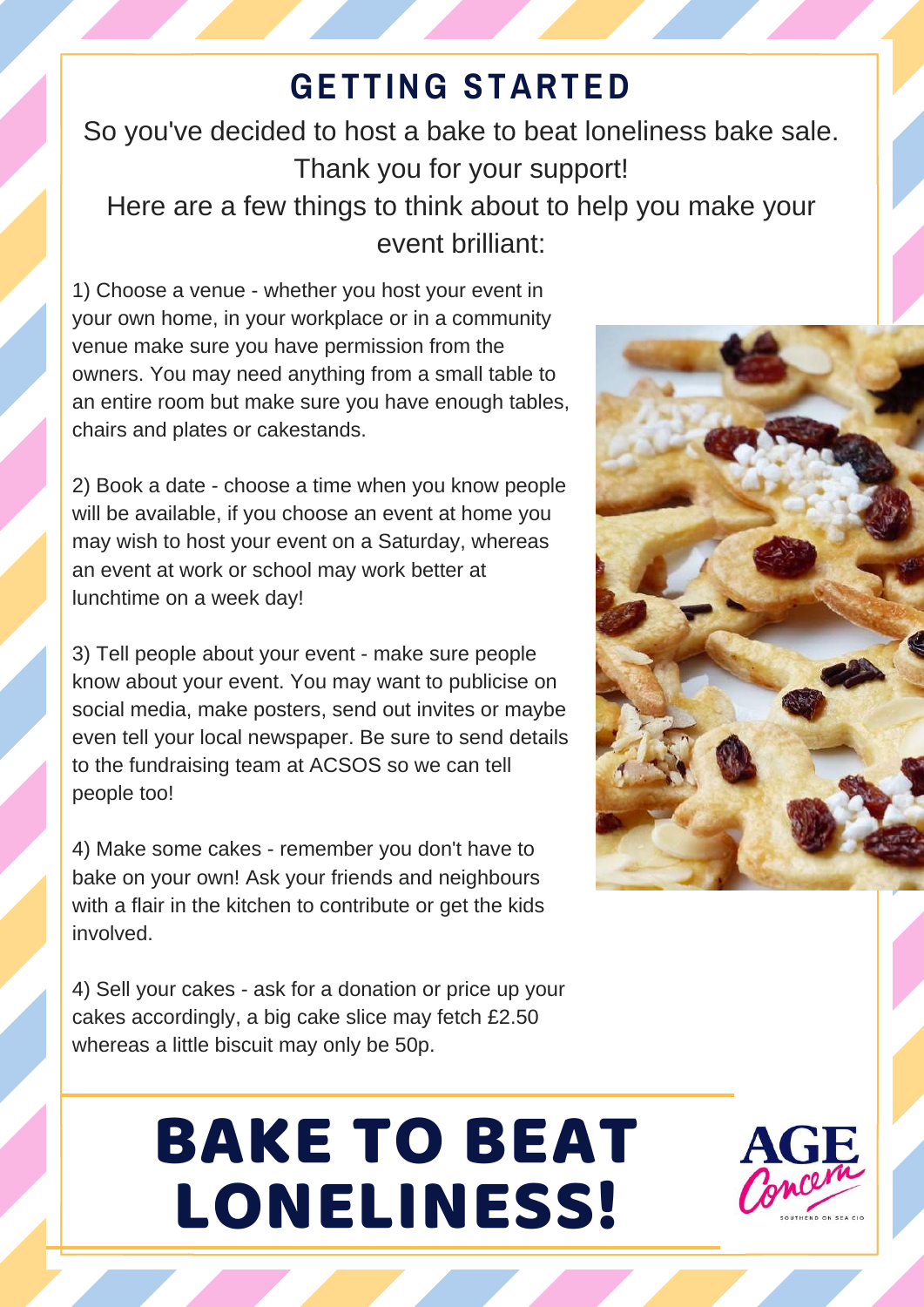### **CUPCAKE RECIPE**

Not a star baker? Not a problem! We've included a couple of simple recipes to help you get started.

#### **Ingredients**

110g/4oz softened butter 110g/4oz caster sugar 2 free-range eggs, lightly beaten 1 tsp vanilla extract 110g/4oz self-raising flour 1-2 tbsp milk **For the icing** 140g/5oz butter, softened 280g/10oz icing sugar 1-2 tbsp milk a few drops food colouring



#### **Recipe**

Preheat the oven to 180C/350F/Gas 4 and prepare a 12-hole muffin tin with paper cases.

Cream the butter and sugar together in a bowl until pale. Beat in the eggs a little at a time and stir in the vanilla extract.

Fold in the flour, adding a little milk as needed. Spoon the mixture into the paper cases until they are half full.

Bake in the oven for 10-15 minutes, or until golden-brown on top and a skewer inserted into one of the cakes comes out clean.

For the buttercream icing, beat the butter in a large bowl until soft. Add the icing sugar and a little milk until the buttercream is smooth.

Add the food colouring and mix until well combined.

Spoon the icing into a piping bag with a star nozzle and pipe the icing onto the cooled cupcakes!

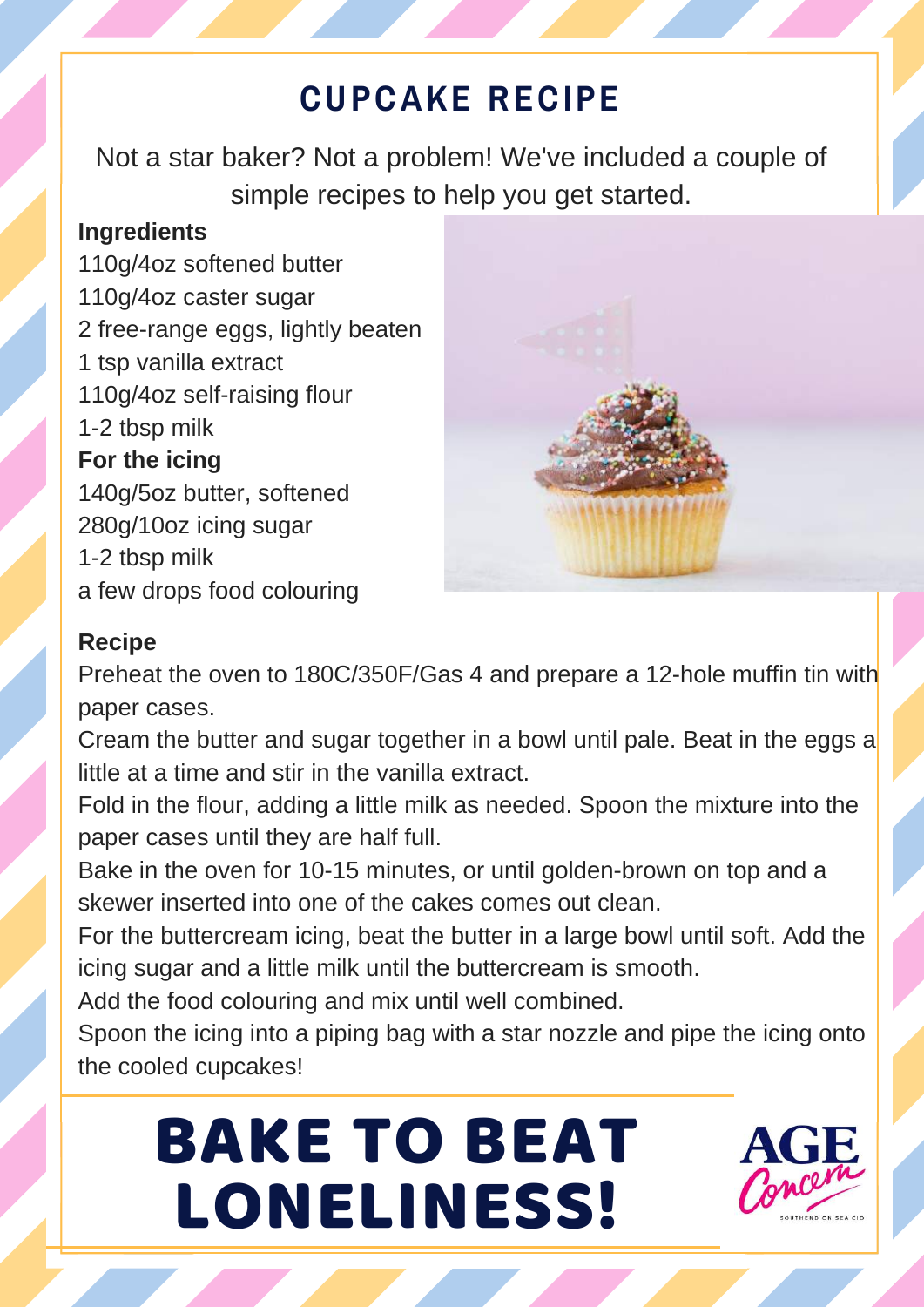### **TIPS FOR FOOD SAFETY**

Whilst environmental health do not require any kind of qualification or special kitchen to host a one off bake sale, there are still some basic guidelines to stick to to help make your event go smoothly.



• Always wash your hands before handling ingredients and at regular intervals whilst making cakes. Wear clean clothes and remove any excess jewellery

• Do not prepare food for your bake sale if you have any skin conditions, colds or sickness and diarrhoea.

• Make sure food-contact surfaces, bowls and utensils are thoroughly cleaned before preparing food. Make sure raw and cooked foods are kept and prepared separately.

• Make sure ingredients are of good quality and in date.

• Products that contain cream or buttercream icing must be kept in a refrigerator at  $< 8^{\circ}$ C.

• Products should be placed into a clean, food-grade container, preferably with a tight-fitting lid when transporting.

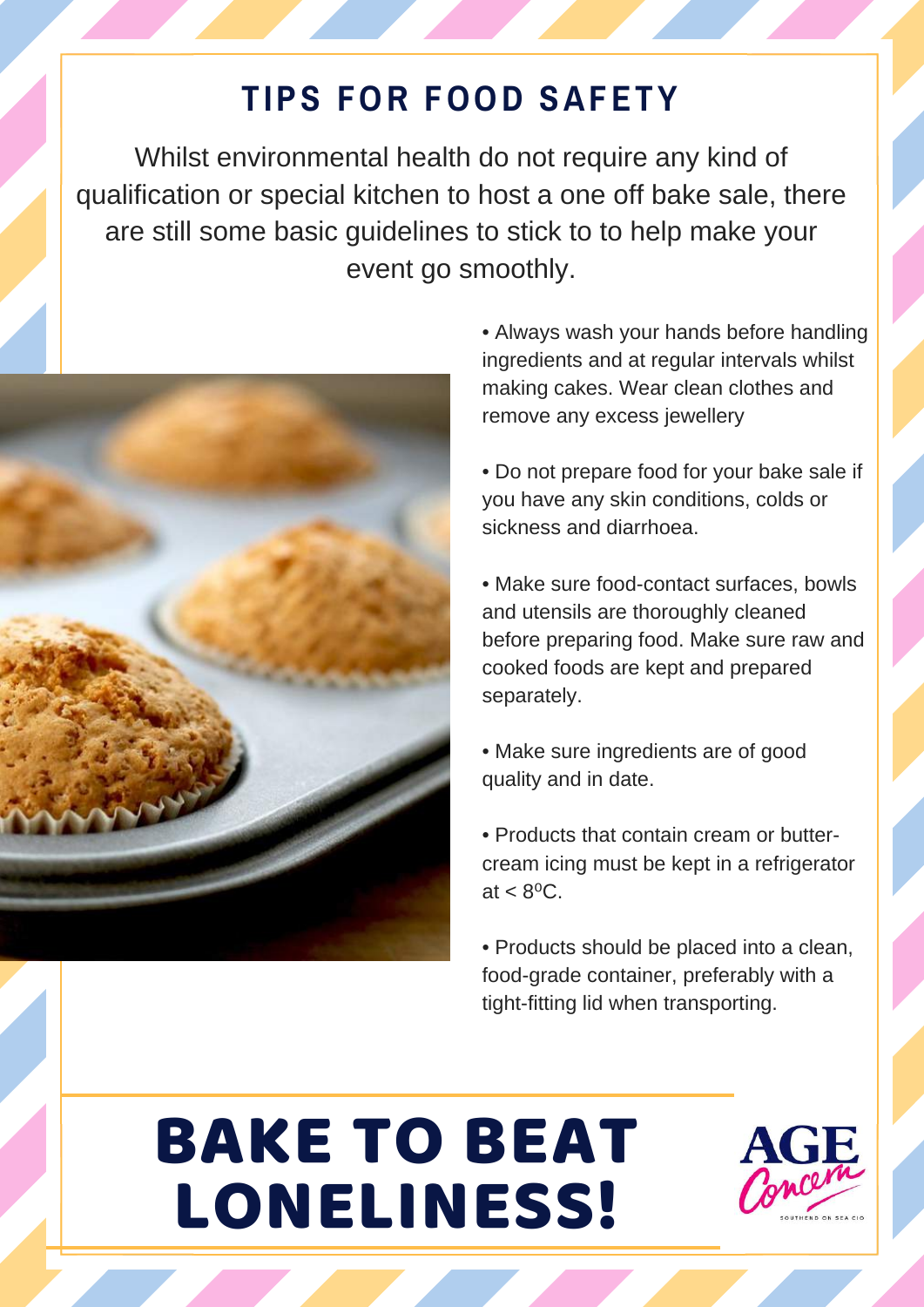### **HOW YOUR BAKE SALE WILL HELP**

By raising money for Age Concern Southend you will be helping us to continue assisting older people in Southend, Castle Point and Rochford.



**Barry, 86**

*"I really look forward to Mike coming round once a week and miss it when he's on holiday. It's very lonely being on my own after my wife died and having someone to come round who I can talk to about what's going on in the world and things like boxing, snooker and football is a great help. Mike also helps me arrange medical appointments and comes with me to the doctor's...He's been a great friend to me."*

The money you raise through your bake to beat loneliness could mean more lonely people matched with a befriender, more lifts given by our community transport team for vital appointments, more community clubs, easier access to help and advice and less isolation in our community.

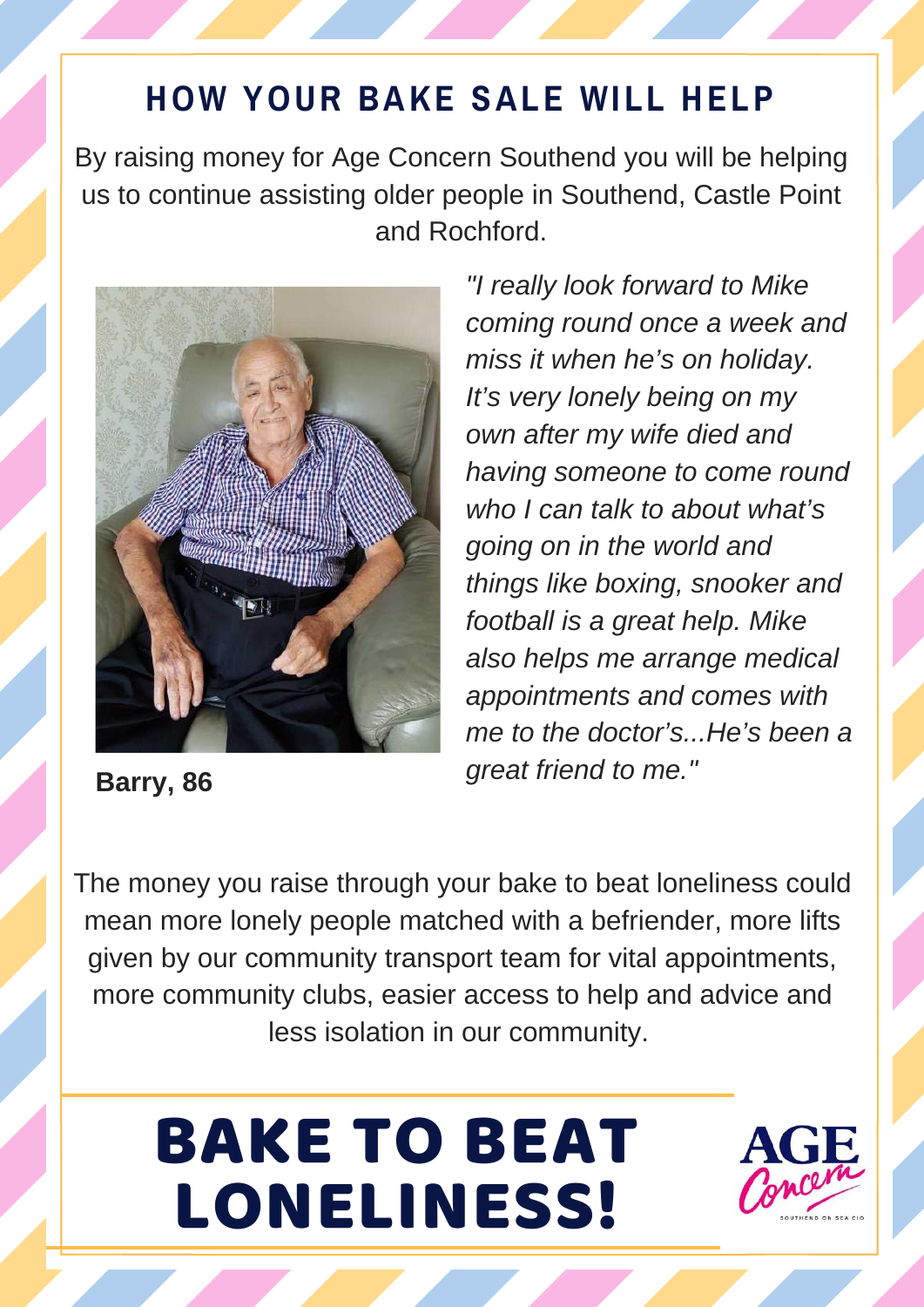### **NAN'S (MABEL'S) GINGER NUT BISCUIT RECIPE**

Try Mabel's simple ginger biscuit recipe that is sure to be a hit with old and young alike. Be sure to share your bakes with us on social media by using #baketobeatloneliness.

#### **Ingredients:**

1 tablespoon of golden syrup 4oz margarine 6oz self raising flour 3oz caster sugar 1 teaspoon of ground ginger 1/4 teaspoon of bicarbonate of soda A pinch of salt.



#### **Recipe:**

Heat oven to 140 degrees (low) Melt syrup and margarine together in a saucepan over a low heat. Meanwhile mix all the dry ingredients together in a mixing bowl. Add the melted mixture and mix together to make a paste, Place heaps/spoonfuls of the paste on a baking sheet leaving space around them, and bake for 20 to 25 minutes.

Leave to cool before lifting and store in an airtight container.

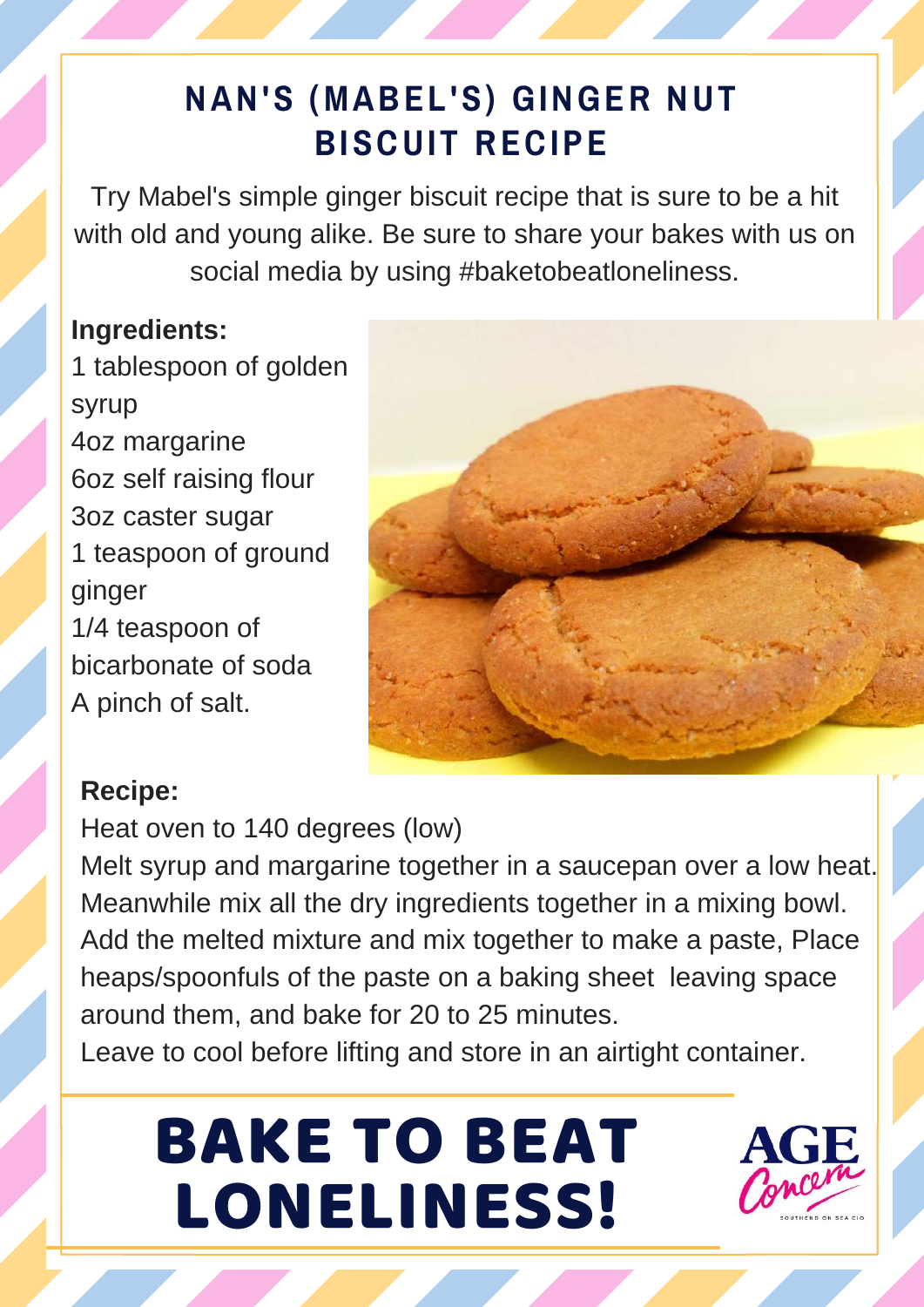### **SEND YOUR DONATIONS TO US**

Once you have hosted your bake sale all that is left to do is to count up the money and send your donations in to us. There are a variety of ways you can do that, choose whichever one suits you best. Please let us know when you are sending in your donation so we can say thank you! It is good practice to have two people present when counting your donations for your safety and security.

#### **Cash**

If you would like to pay in your cash directly to us please bring your donations into the office at 134 Hamlet Court Road, Westcliff, SS0 7LN. Please do not send cash through the post as it may get lost in transit.

#### **Cheque**

Please make out any cheques to Age Concern Southend on Sea and either drop them into our office or post them to us.

#### **Card**

If you would like to pay by card please call our office on 01702 345373 and we will take a payment over the phone. We will email you a receipt as soon as the payment has processed.

#### **Online via Total Giving**

We can accept donations via our Total Giving account however we are charged a small amount per donation by the payment processor (usually around 30p for a £10 donation). You can donate via Total Giving by going to https://www.totalgiving.co.uk/charity/age-concern-southend-onsea-cio.

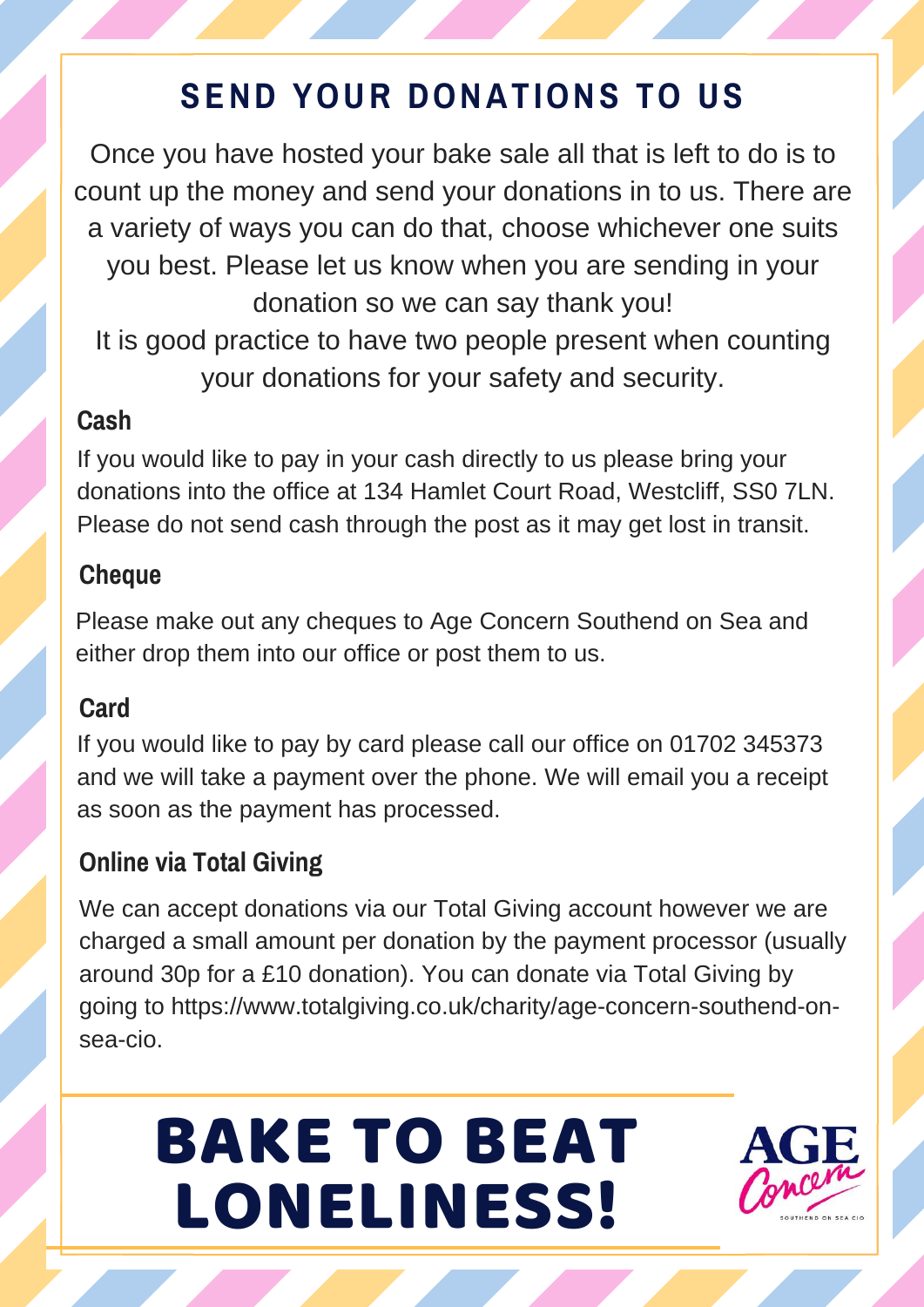# WE ARE BAKING TO BEAT LONELINESS!

Join us for a bake sale in aid of Age Concern Southend (registered charity number 1160916)!

Date:

Time:

Venue: